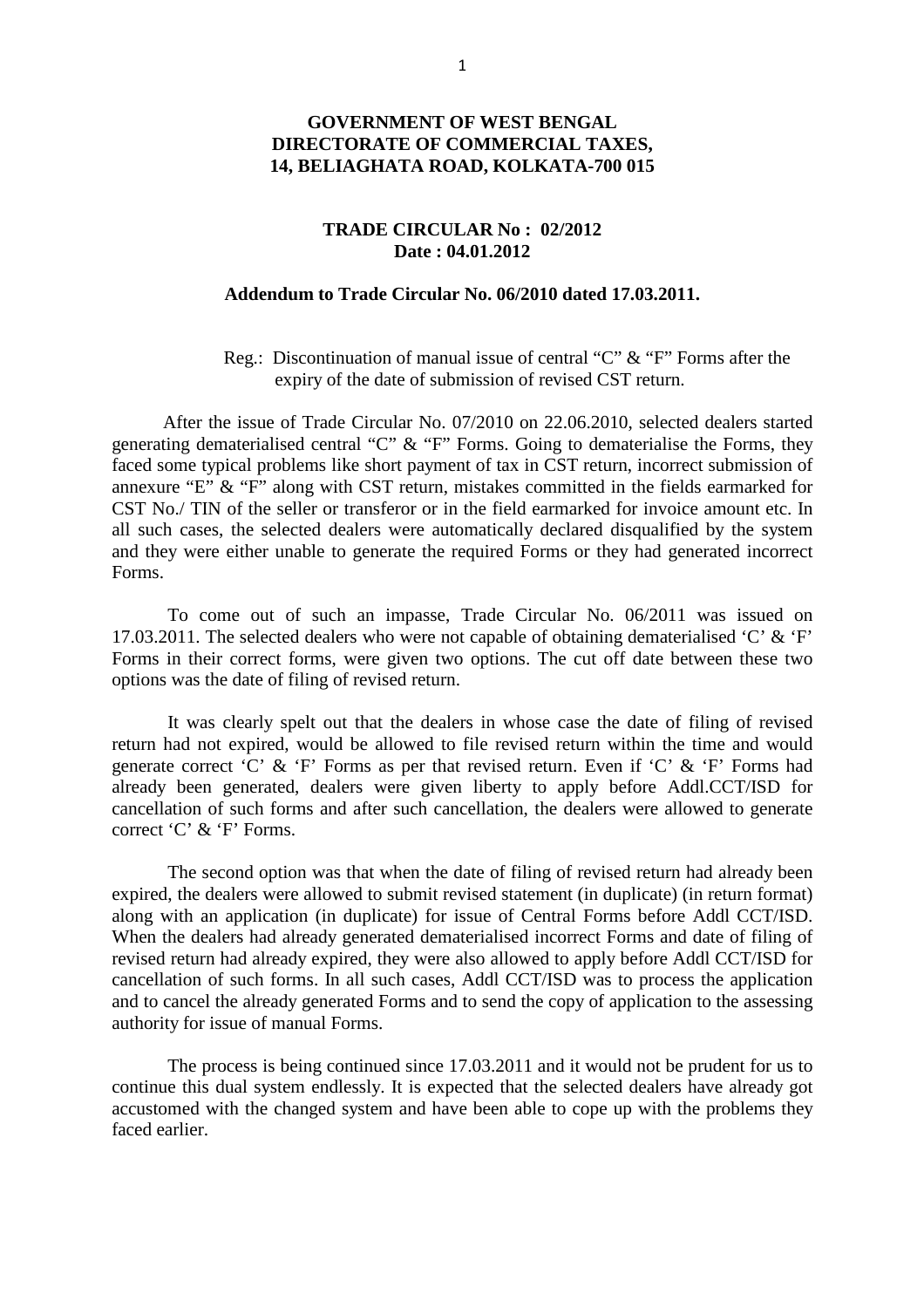It is, therefore, decided to discontinue the manual issue of Central  $\overline{C}$  &  $\overline{F}$  Forms i.e. the second option available to the selected dealers in terms of Trade Circular No. 6/2011 dated 17.03.2011, with immediate effect.

 It requires mentioning here that as per amended provision amended vide WB Finance Act, 2011, revised return can be submitted only once for each period and that too within six months from the due date of filing. It has come into operation from 01.09.2011. It is also decided in this connection that dealers henceforth will not be allowed to change any amount given in serial no. 15A/15B of VAT return and/or serial no. 14/15 of CST return or to include/exclude bills/invoices of that quarter or of any previous quarter after expiry of the period of submission of revised return.

 **Considering this change in the provision and considering the problems usually faced by dealers while generating dematerialised central forms for the quarters ending on 30.06.2010, on 30.09.2010, on 31.12.2010& on 31.03.2011, for which dealers have not yet generated those Forms even after submission of correct return, they can now generate those forms within 31.03.2012 positively although their period of submission of revised return had already been expired long ago.** Though the date of submission of revised return has already expired, the dealer will still be allowed to revise Annexure "E"/"F" only without changing the amount given in serial no. 15A/15B of the VAT return and that given in serial no. 14/15 of CST return. This means that the amount for which Form C/F is claimed to be generated should be equal to serial no. 14/15 of CST return and should be either less than or equal to the amount given in serial no. 15A/15B of the VAT return respectively. There will be a new link in the Directorate's *website* for dealers for changing the Annexure and for generating the forms thereafter. To avail this facility, dealers have to apply first before Addl CCT/ISD for cancellation of forms if already generated. This facility will not be available if forms generated earlier are not cancelled following the procedure laid down in Trade Circular No. 06/2011.

# **Those dealers who have already received such forms manually from charge offices as per trade circular no. 6/2011, need not apply for such generation. They will be proceeded against as per law if they apply further.**

 From the quarters ending on 30.06.2011 onwards all Central Forms must be generated online latest by the stipulated date of submission of the respective revised returns.

Trade Circular No. 06/2011 dated 17.03.2011 is amended as above.

 Assessing authority will please bring the above instruction to the notice of the dealers under his control for their guidance.

> H.K. Dwivedi Commissioner, Sales Tax, West Bengal.